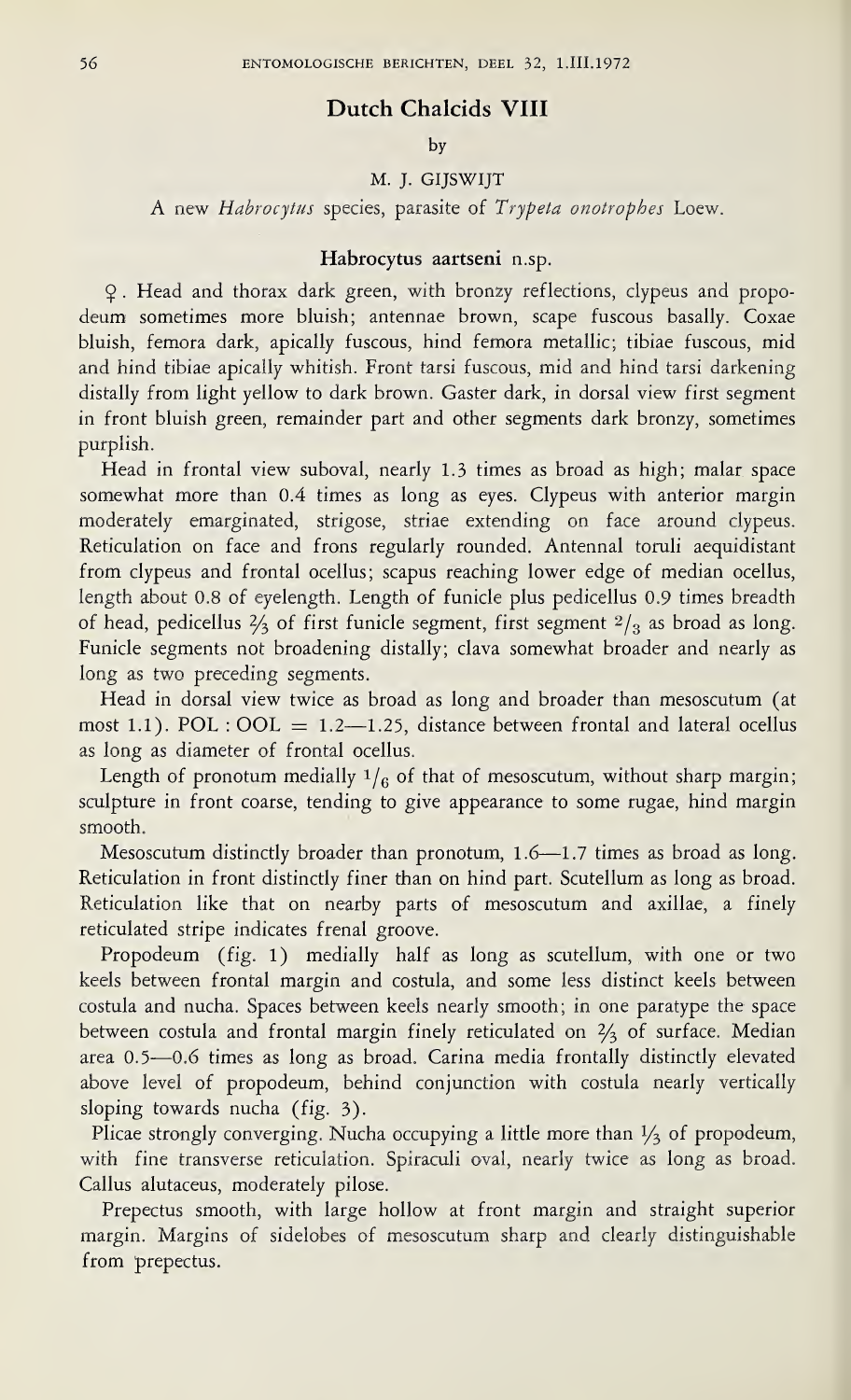

Fig. 1-3 propodeum, metanotum and scutellum. 1. Habrocytus aartseni n.sp., dorsally; 2. H. musaeus (Walk.) in profile; 3. H. aartseni n.sp. in profile.

Fore wing 2.3 times as long as broad; costal cell bare on upper surface, lower surface with complete row of hairs, with some additional hairs in distal third. Basal cell bare, open below; basal vein with at most one hair on upper surface, lower surface with some hairs. Speculum open below, on upper surface of wing extending till proximal one third of marginal vein, hairs on lower surface reaching submarginal vein. Marginal vein as long as postmarginal or a little shorter and 1.6—1.7 times as long as stigmal. Stigma small.

Gaster 2.9—3.2 times as long as broad, 1.2—1.4 times longer than head plus thorax, distinctly narrower than thorax (0.7—0.8), slender and sharply acuminated. Basal tergite occupying somewhat more than  $1/5$  of total length; hind margins of first three tergites distinctly curved backwards; last tergite 1.4 times longer than basally broad.

Ovipositor sheaths exserted.

Length 3.7—4.8 mm.

 $\delta$  unknown.

Biology: Reared by Mr. B. van Aartsen as a parasite of Trypeta onotrophes Loew.

Type locality: Holland, Gortel (prov. of Gelderland).

Holotype  $(1 \t9)$  22.V.1966, paratypes (same locality as holotype) 1  $\varphi$ 22.V.1966 and 2  $\varphi \varphi$  May 1966, in my collection.

<sup>I</sup> am naming this species after Mr. B. v. Aartsen, who has provided me for years already with both reared and captured chalcids of great scientific value.